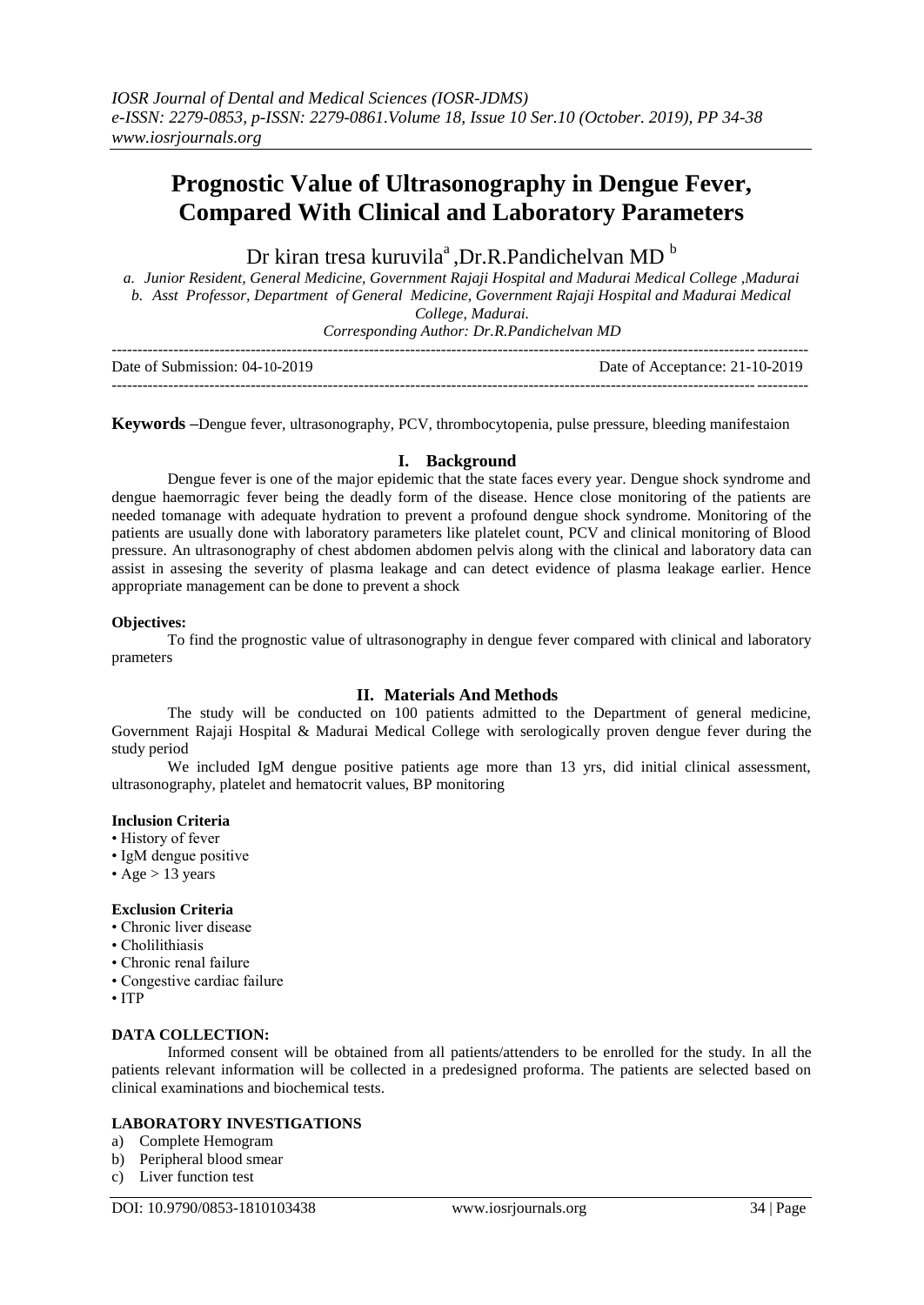- d) Renal function test
- e) Fasting and Post prandial blood sugar
- f) IgM Dengue

Adult patients aged more than 13 years of age admitted with fever with IgM Dengue positive serology in the Department of Medicine of Government Rajaji Hospital, Madurai will be subjected to ultrasound abdomen, pelvis and chest . Platelet and hematocrit values, and blood pressure monitoring will be done

#### **DESIGN OF STUDY:**

Cross sectional study

**PERIOD OF STUDY:**

3 MONTHS

#### **COLLABORATING DEPARTMENTS:**

DEPARTMENT OF BIOCHEMISTRY DEPARTMENT OF RADIOLOGY DEPARTMENT OF PATHOLOGY DEPARTMENT OF MICROBIOLOGY

**ETHICAL CLEARANCE**: Study proposal accepted by institute ethical committee ,MADURAI MEDICAL COLLEGE

**CONSENT**: Individual written and informed consent obtained

**ANALYSIS**: Statistical analysis will be performed using appropriate tests as required according to data.

## **CONFLICT OF INTEREST**: NIL

**FINANCIAL SUPPORT**: SELF

# **III. Results**

#### *Age and sex distribution*

Study was conducted among 100 serologically proven Dengue fever cases among which 48 were females and 52 were males . The mean age was 37 years. Minimun age was 14 and maximum was 74 years

#### **Ultrasonographic findings**

Most common ultrasound finding is gall bladder wall thickening. Next common finding is pericholecystic fluid. Least common finding is splenomegaly

#### **Laboratory parameters**

Most common laboratory parameter was thrombocytopenia present in 63 of 100 patients. But bleeding manifestations were present only in 27 patients. Rise in PCV was seen in 34 patients33 and a fall in pulse in 33

The relation between the ultrasonographic features and thrombocytopenia, PCV rise, fall in pulse pressure, bleeding manifestation are tabulated below

| Ultrasound<br>parameters |         | thrombocytopenia |          | Hematocrit rise |        | Fall in pulse pressure |        | Bleeding manifestation |        |
|--------------------------|---------|------------------|----------|-----------------|--------|------------------------|--------|------------------------|--------|
|                          |         | Present          | Absent   | Present         | Absent | Present                | Absent | Present                | Absent |
| Splenomegaly             | Present | 22               | $\Omega$ | 12              | 10     | 12                     | 10     | 10                     | 12     |
|                          | Absent  | 45               | 63       | 10              | 85     | 23                     | 85     | 18                     | 90     |
| Hepatomegaly             | Present | 27               | 40       | 13              | 14     | 15                     | 12     | 11                     | 16     |
|                          | Absent  | 40               | 63       | 22              | 81     | 20                     | 83     | 17                     | 86     |
| Perinephric<br>edema     | Present | 36               | 2        | 24              | 14     | 22                     | 16     | 22                     | 16     |
|                          | Absent  | 31               | 61       | 11              | 81     | 13                     | 79     | 6                      | 86     |
| Ascites                  | Present | 43               | $\Omega$ | 26              | 17     | 25                     | 18     | 23                     | 20     |
|                          | Absent  | 24               | 63       | 9               | 78     | 10                     | 77     | 5                      | 82     |
| Pleural effusion         | Present | 51               |          | 31              | 21     | 30                     | 22     | 27                     | 25     |
|                          | Absent  | 16               | 62       | 4               | 74     | 5                      | 73     |                        | 77     |
| Pericholecytic<br>fluid  | Present | 55               | 6        | 31              | 30     | 29                     | 32     | 26                     | 2      |
|                          | Absent  | 12               | 57       | 4               | 65     | 6                      | 63     | 35                     | 67     |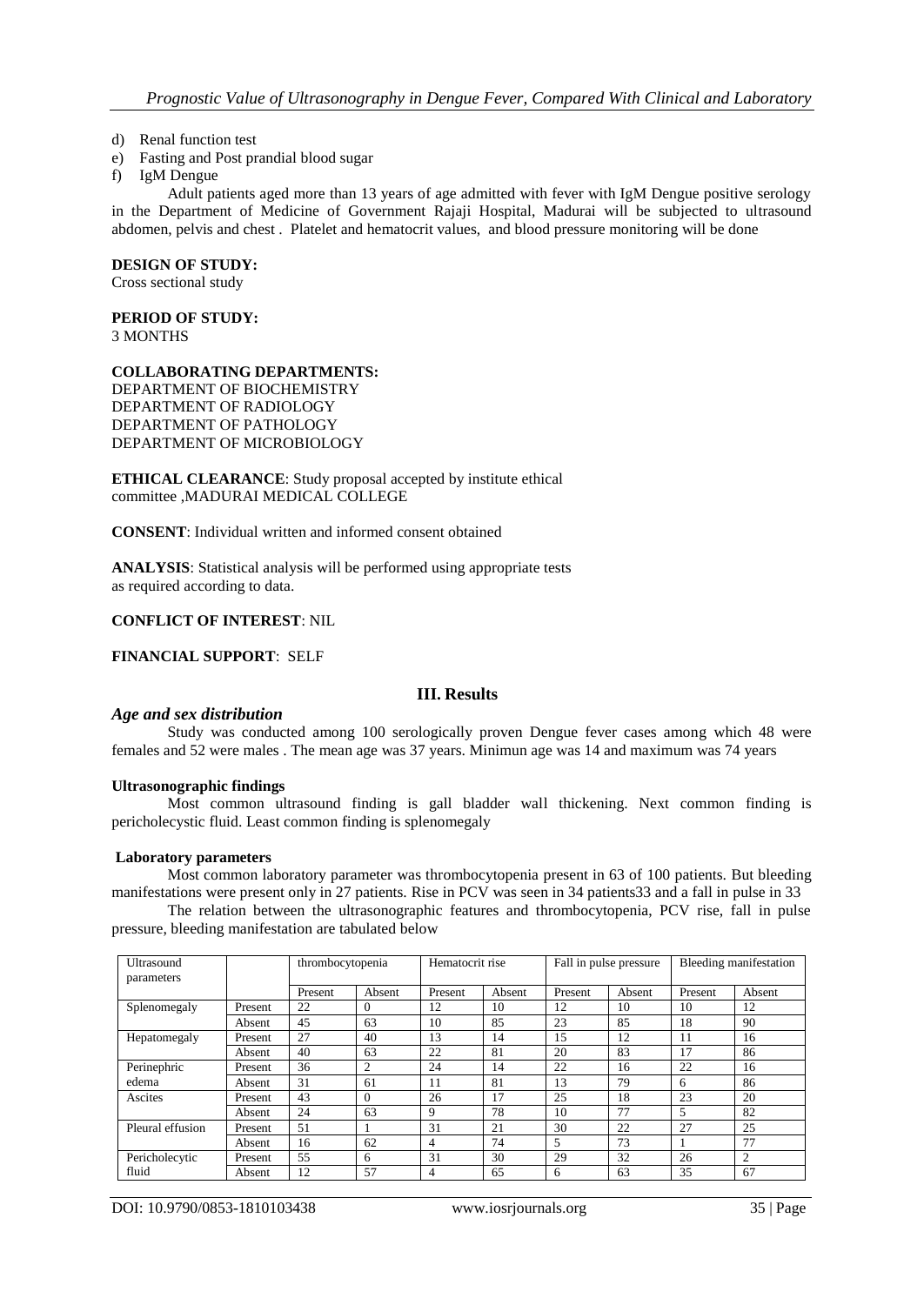| <b>CONTINUES</b><br>Thick       | <b>Brocon'</b><br>TESCHI | $\epsilon$ | . .      | $\sim$<br>-- | $\sim$ $\sim$<br>. . | . . | $\overline{c}$<br>◡ | ∼  |                     |
|---------------------------------|--------------------------|------------|----------|--------------|----------------------|-----|---------------------|----|---------------------|
| $\mathbf{H}$<br>gall<br>bladder | Absent                   |            | - -<br>- | -            | - -<br><br>.JO       |     | ЭC                  | 44 | $\epsilon$<br>- J G |

From the chi square test we derive that there is stastically significant association between splenomegaly and thrombocytopenia(chi square value 24.9),splenomegaly and hematocrit rise(chi square value 10.270), splenomegaly and fall in pulse pressure (chi square value 10.270), splenomegaly and bleeding manifestation(chi square value 8.963)

There is stastically significant association between hepatomegaly and thrombocytopenia(chi square value 32.043),hepatomegaly and hematocrit rise(chi square value 7.803), hepatomegaly and fall in pulse pressure (chi square value 14.200), hepatomegaly and bleeding manifestation(chi square value 8.963)

There is stastically significant association between perinephric edema and thrombocytopenia(chi square value 40.119),perinephric edema and hematocrit rise(chi square value 35.833), perinephric edema and fall in pulse pressure (chi square value 26.180), perinephric edema and bleeding manifestation(chi square value 41.998)

There is stastically significant association between ascites and thrombocytopenia(chi square value 60.417),ascites and hematocrit rise(chi square value 36.742), ascites and fall in pulse pressure (chi square value 31.824), ascites and bleeding manifestation(chi square value 38.811)

There is stastically significant association between pleural effusion and thrombocytopenia(chi square value 75.153),pleural effusion and hematocrit rise(chi square value 47.080), pleural effusion and fall in pulse pressure (chi square value 41.704), pleural effusion and bleeding manifestation(chi square value 47.347)

There is stastically significant association between pericholicytic fluid and thrombocytopenia(chi square value 68.650), pericholicytic fluid and hematocrit rise(chi square value 33.357), pericholicytic fluid and fall in pulse pressure (chi square value 24.832), pericholicytic fluid and bleeding manifestation(chi square value 30.233)

There is stastically significant association between thick gall bladder and thrombocytopenia(chi square value 65.120),thick gall bladder and hematocrit rise(chi square value31.517), thick gall bladder and fall in pulse pressure (chi square value 23.239), thick gall bladder and bleeding manifestation(chi square value 21.853)

The degree of freedom of one P value was found to be  $\leq 0.01$  for all of the above associations between ultrasonogram features and clinical and laboratory parameters

## **LIMITATION:**

• Study did not involve a follow up ultrasound and serial pulse pressure PCV and platelet monitoring. Hence the number of patients with earlier plasma leakage findings in ultrasound who have gone for further plasma leakage and shock could not be found.

• Many patients had diabetes and hypertension which might have already damaged the capillary endothelium.Hence plasmaleakage in this patients may be severe even in early stages of dengue. This was not taken into account

## **IV. Discussion**

Dengue is at rapidly spreading viral disease in the world. In the last 50 years, there was a thirty fold increase in the incidence of Dengue . An estimated 50 million dengue infections occur annually. About 2.5 million people live in Dengue endemic areas in the world.

In our study 48 % were females and 52% were males. And the mean age was 37 years. Among the 100 dengue patients studied 63 had thrombocytopenia but only 27 had bleeding manifestations. PCV rise was seen in 34 % and a fall in pulse pressure was seen in 33 %.

Most common ultrasound finding was thickened gall bladder.. that was present in 70 % of the study population. Next common finding was pericholecystic fluid collection seen in 61 %. Pleural effusion was the third common finding. It was present in 50%. Ascitis was present in 43 % and perinephric edema in 36 %. Hepatomegaly was present in 24 % and splenomegaly in 19 percent.

Only 63 % had thrombocytopenia and rise in PCV was seen only in 34 %. But there was an ultrasonographic evidence of plasma leakage in the form of thickened gall bladder in 70 %.

In a similar study conducted during the epidemic in 1997 by Joshi et al., the most common age group affected was 20 to 40 years and right sided pleural effusion was the most common finding, like .In their study,the most common finding was pleural effusion .In their study, ascites was seen in only 50% of cases;

Thickened GB wall was first reported as a finding of Dengue Fever by Pramuljo et al.[15] It has been found in a lot of studies to be a consistent and common ultrasound finding of Dengue Fever. Venkata Sai et al.[1] had found it in hundred percent patients in their study as the most common first ultrasound finding. In fact, it has been propagated to be used in children as a reliable criterion to predict the onset.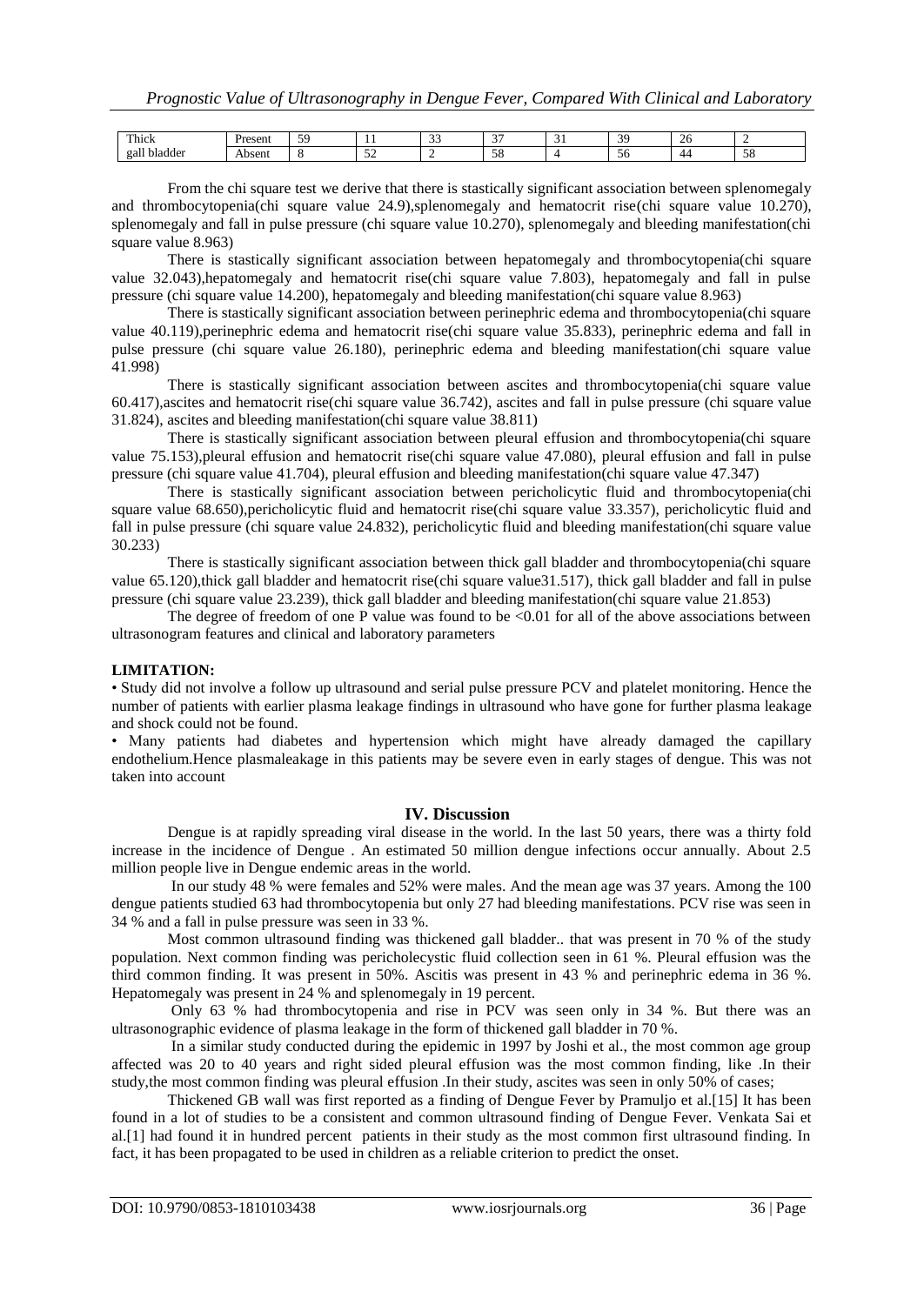Similar to the study conducted by Venkata Sai et al our study too found thickened gall bladder as the most common finding .

Javed et al. found hepatomegaly in 35.5% patients and splenomegaly in 28.9% patients. In our study hepatomegaly and splenomegaly was seen only in 24 % and 19 % respectively. That was the least common among the ultrasound parameters studied.

When comparing the statistical association, there was significant statistical association with thrombocytopenia, PCV rise , fall in pulse pressure and all the 7 ultra sound parameters studied.

#### **V. Conclusion**

Ultrasound abdomen can be used as a first line investigation modality in dengue fever suspected patients especially in the scenario of an epidemic of Dengue as it can detect early signs suggestive of the disease.Ultrasonogram of abdomen is useful for early prediction of the severity of dengue fever. Sonographic changes occurs even before a change appears in platelet count or haematocrit. Thus ultasonography of abdomen helps in triage of cases and close monitoring can be done for those patients to prevent a profound dengue haemorragic fever and Dengue shock syndrome. Ultrasound abdomen supported with lab parameters like rising haematocrit and decreasing platelet count predicts the progression to severe form of the disease.

#### **References**

- [1]. World Health Organization and Tropical Diseases Research. Dengue: Guidelines for diagnosis, treatment, prevention and control.Geneva.World Health Organization; 2009: new edition.
- [2]. World Health Organization. First report on neglected tropical diseases: working to overcome the global impact of neglected tropical diseases. Geneva: World Health Organization; 2010.
- [3]. World Health Organization. Global strategy for dengue prevention and control 2012–2020. Geneva: World HealthOrganization;2012..
- [4]. Suaya JA, Shepard DS, Siqueira JB, Martelli CT, Lum LCS, Tan LH, et al. Cost of dengue cases in eight countries in the Americas and Asia: a prospective study. American Journal of Tropical Medicine and Hygiene. 2009;80:846–855.
- [5]. World Health Organization. Comprehensive guidelines for prevention and control of dengue and dengue hemorrhagic fever. New Delhi: WHO, SEARO; 2011: revised and expanded edition.
- [6]. Baruah K, Dhariwal AC. Epidemiology of dengue, its prevention and control in India. Journal of Indian MedicalAssociation.2011;109(2):82–6.
- [7]. Baruah K, Biswas A, Suneesh K, Dhariwal AC. Dengue fever: Epidemiology and clinical pathogenesis. Chapter 13, Major tropical diseases: Public health perspective. Goa: Broadway publishing House;2014: 255–71.
- [8]. Dutta AK, Biswas A, Baruah K, Dhariwal AC. National guidelines for diagnosis and management of dengue fever/dengue hemorrhagic fever and dengue shock syndrome. J Ind Med Assn. 2011;109(1):30–35.
- [9]. Dash AP, Bhatia R, Kalra NL. Dengue in South East Asia: An appraisal of case management and vector control. Dengue Bulletin. 2012;36:1–12.
- [10]. Chen L, Wilson ME. Non-vector transmission of dengue and other mosquito-borne flaviviruses. Dengue Bull. 2005;29:18–30.
- [11]. Kalayanarooj S. Clinical manifestations and management of dengue/DHF/DSS. Tropical Medicine and Health. 2011; 39 (4 suppl) 839.
- [12]. Guzman MG, Halstead SB, Artsob H, Buchy P, Farrar J, Gubler DJ, et al. Dengue: A continuing global threat. Nat Rev Microbiol. 2010;8 (12 Suppl):7–16.
- [13]. World Health Organization and Tropical Diseases Research. Handbook for clinical management of dengue. Geneva: World Health Organization; 2012.
- [14]. Sharma S, Sharma SK, Mohan A, Wadhwa J, Dar L, Thakur S, et al. Clinical profile of dengue hemorrhagic fever in adults during 1996 outbreak in Delhi, India. Dengue Bulletin. 1998;22:20–30.
- [15]. World Health Organization. Comprehensive guidelines for prevention and control of dengue and dengue hemorrhagic fever. New Delhi: WHO, SEARO; Revised and expanded edition.
- [16]. Chan DPL, Teoh SCB, Tan CSH, Nah GKM, et al. Ophthalmic Complications of dengue. Emerging Infectious Diseases. 2006;12(2):285–6.
- [17]. Juanarita J, Azmi MNR, Azhany Y, Liza-Sharmini AT. Dengue related maculopathy and foveolitis. Asian Pac J Trop Biomed. 2012; 2(9):755–6.
- [18]. Wali J P, Biswas A, Aggarwal P, Wig N, Handa R. Validity of tourniquet test in dengue hemorrhagic fever, J Assoc Physicians India. 1999;47(2):203–204.
- [19]. Mid term plan for prevention and control of dengue and chikungunya. New Delhi: National Vector Borne Disease Control Programme, Directorate of Health Services, Ministry of Health & Family Welfare, Govt of India; 2011.
- [20]. Wali JP, Biswas A, Chandra S, Malhotra A, Agarwal P, Handa R, et al. Cardiac involvement in dengue hemorrhagic fever. Int J. Cardiol; 64:31-6.
- [21]. Capeding MR, Tran NH, Hadinegoro RS, Ismail HIHJM, Chotpitayasunondh T, Chua MN, et al. Clinical efficacy and safety of a novel tetravalent dengue vaccine in healthy children in Asia: a phase 3, randomised, observer-masked, placebo-controlled trail. www.thelancet.com, published online 11 July 2014.
- [22]. Kalayanarooj S, Nimmannitya S. Guidelines for dengue hemorrhagic fever case management. Bangkok: Bangkok Medical Publisher; 2004. 1. Role of Ultrasound in the Assessment of Dengue Fever .K S Vedaraju1, K R Vijay Kumar1, T V Vijayaraghavachari2DOI: 10.17354/ijss/2016/12
- [23]. Can Radiology Play a Role in Early Diagnosis of Dengue Fever? Shruti Chandak, Ashutosh Kumarwww.najms.org on Wednesday, November 29, 2017, IP: 117.202.247.42]
- [24]. Sonography in the Diagnosis and assessment of Dengue Fever. V. R. Santhosh, Prashanth G. Patil, M. G. Srinath, Ashok Kumar, Aditi Jain, M. Archana Department of Radio-Diagnosis, M. S. Ramaiah Medical College and Hospitals Bengaluru www.clinicalimagingscience.org, IP: 117.202.247.42] Messer WB, Gubler DJ, Harris E, Sivananthan K, de Silva AM.
- [25]. Emergence and global spread of a dengue serotype 3, subtype III virus. Emerg Infect Dis 2003;9:800-9.